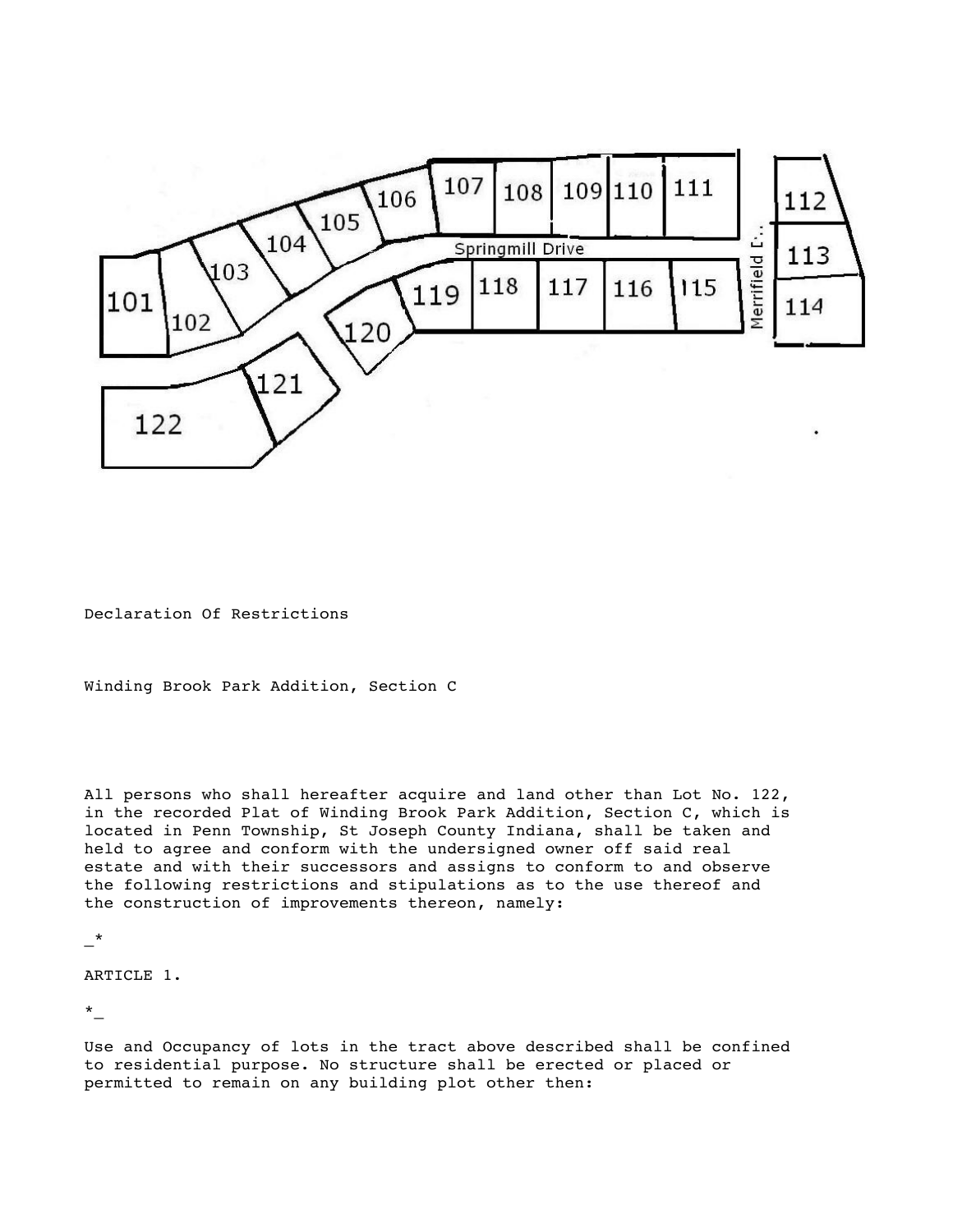(a) Detached single-family dwellings, not to exceed two stories in height.

(b) A private garage accommodating not more than three cars.

\_\*

ARTICLE 2.

\*\_

A. No dwelling house may be constructed on lots Numbered 111, 112, 113, 114, and 115 having ground floor space of less than 1,500 square feet for a single story or ranch type home; less than 900 square feet of ground floor space for a 1  $\Omega$  or 2 story home; 2,100 square feet for a ìsplit levelî dwelling. The front of said dwelling houses, exclusive of garage, shall not set back further than 66 feet from the fronting street line, nor shall they be nearer then 35 feet from the fronting street line unless the prior written permission is obtained from Twin City Realty Corporation, its successor or assigns.

B. No dwelling house may be constructed on lots Numbered 101, 102, 103, 104, 105, 106, 107, 108, 109, 110, 111, 112, 113, 114, 115, 116, 117, 118, 119, 120 and. 121 having a ground floor space of less than 1,400 square feet for a single story or ranch type home; less than 750 square feet of ground floor space for a 1  $\Omega$  or 2 story home; and 1,900 square feet for a ìsplit levelî home The front of said dwelling houses, exclusive of garage, shall not set back further than 65 feet from the fronting street line, nor shall they be nearer than 35 feet from the fronting street line unless the prior written permission is obtained from Twin City Realty Corporation, its successors or assigns. In addition, all dwellings erected on said lots 101, 102, 103, 104, 105, 106, 107, 108, 109, 110, 111, 112, 113, 114, 115, 116, 117,118, 119, 120 and 121, shall measure not less than 52 feet in length, paralleling the fronting street. In computing the said length, an attached garage may be included in said measurement.

C. In computing the e ground floor space of a ìsplit levelî home, as set forth in this Article 2, the footage shall include the lower level area provided it is finished and used as a living area and not as a garage, storage, etc. Also, in computing the ground floor space of any the dwelling houses in this Addition, such mearsement shall be exclusive of garage.

\_\*

ARTICLE 3.

\*\_

Not more than one residence shall be constructed on any one lot. A lot shall mean a lot as now platted or the ownership of parts of two adjoining lots the total width of which at the front lot line shall not be less than the front lot line of either of the lots as now platted.

\_\*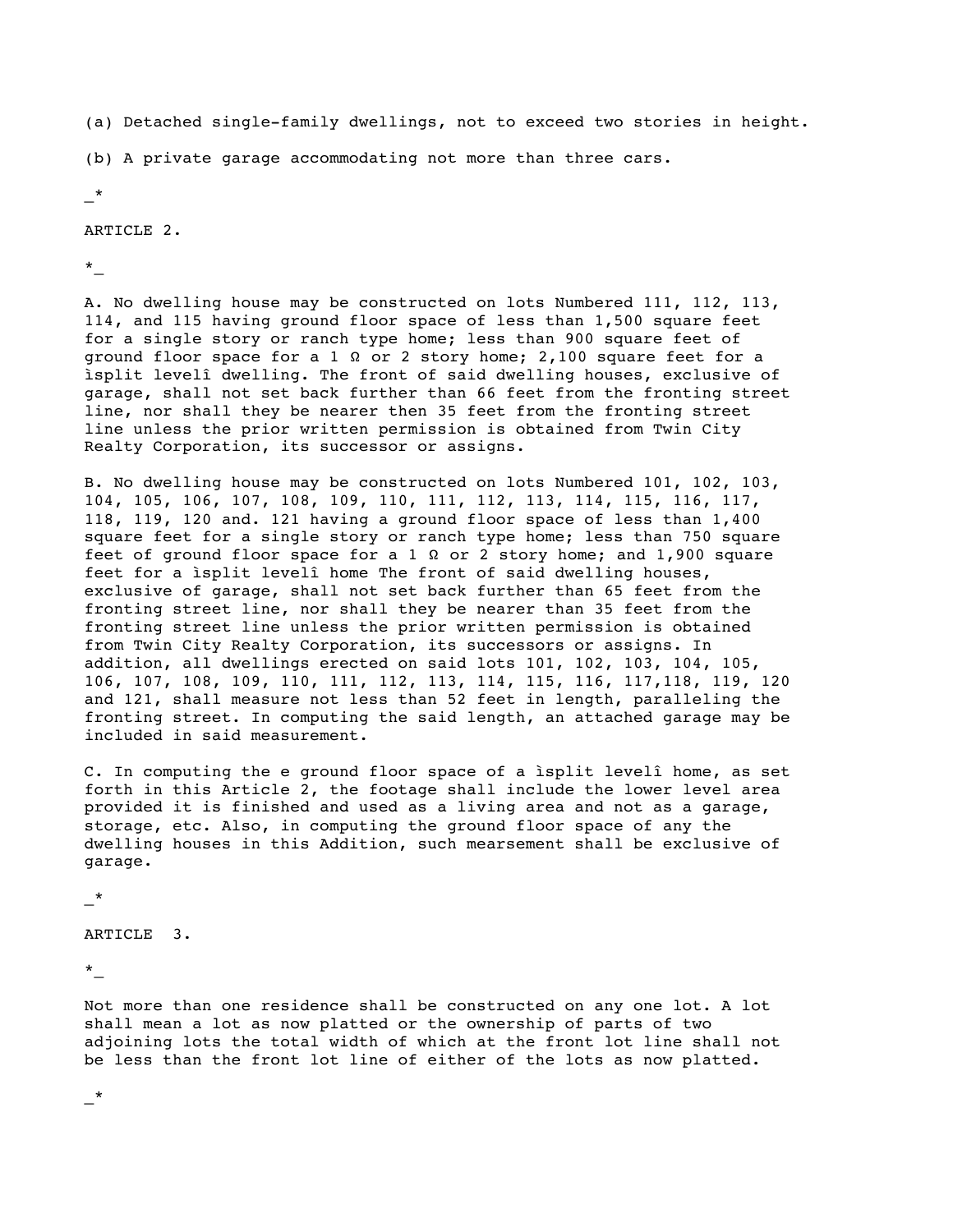## ARTICLE 4.

\*\_

No animals or livestock shall be raised, bred or kept on any lot in said Addition except that dogs, cats or other household pets may be kept, provided they are not kept, bred or maintained for any commercial purpose.

\_\*

ARTICLE 5.

 $\star$ 

No noxious or offensive activities shall be carried on upon any lot, nor shall anything be done thereon which may be or may become an annoyance or a nuisance to the neighborhood. No ashes, weeds or unsightly objects shall be permitted or suffered to remain on said premises nor shall the premises be used in any way or for any purpose that may endanger the holder or unreasonably disturb the holder of any lot in said Section without the written consent of Twin City Realty Corporation, its successors or assigns first had and obtained.

\_\*

ARTICLE 6.

\*\_

No trailer, basement, tent, shack or garage shall be at any time used as a residence, temporary or permanently, nor shall any residence of a temporary character be permitted.

 $\star$ 

ARTICLE 7.

 $\star$ 

A. No structures shall be moved onto any lot.

B. No garage shall be erected on an lot in said tract except at the time of the erection of or after the completion of such a residence building as is permitted by these restriction.

\_\*

ARTICLE 8.

\*\_

No tank for the storage of fuel oil or any other purpose may be maintained on any of the lots within this Addition, above the surface of the ground, unless the written consent of Twin City Realty Corporation,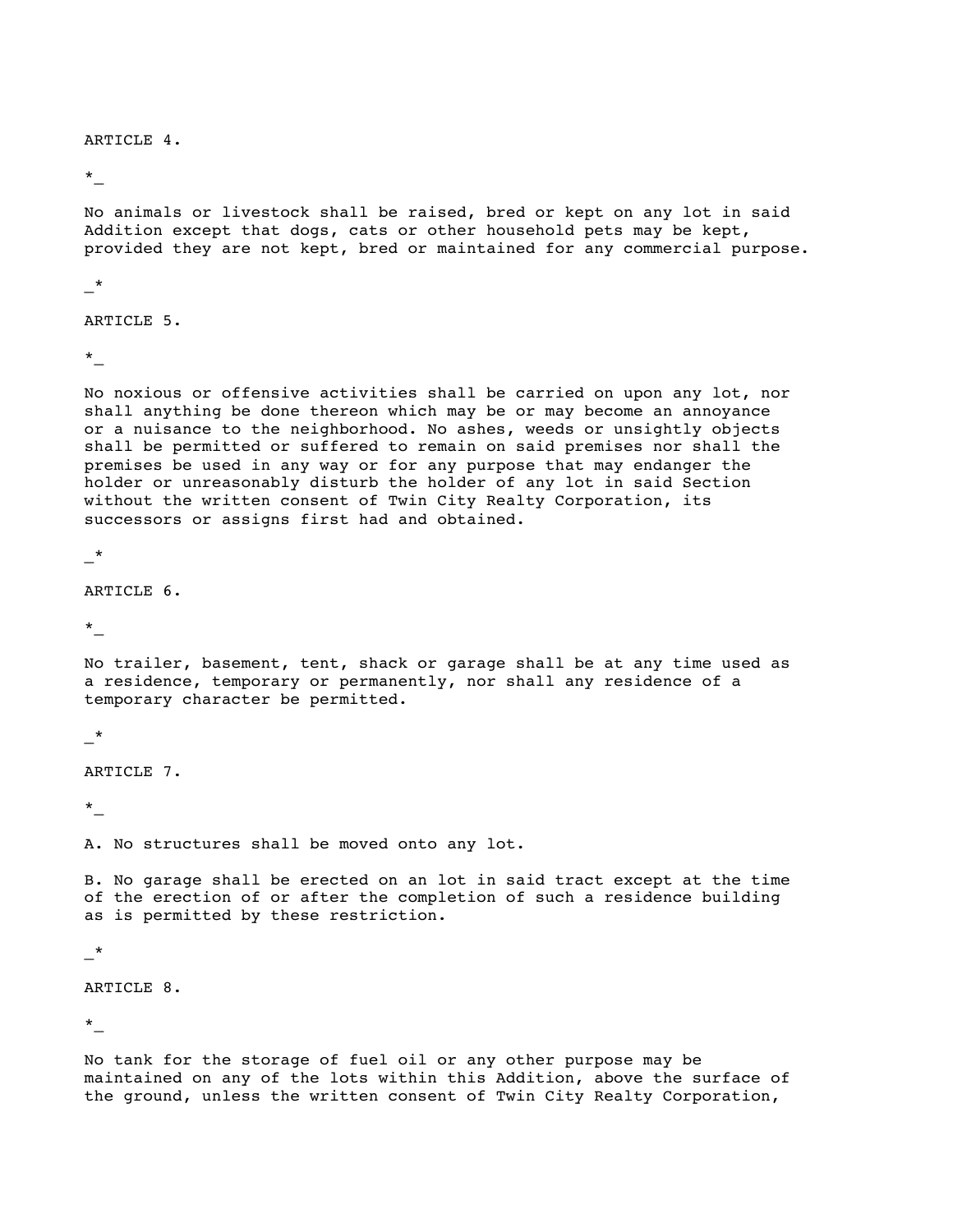its successors or assigns, is first obtained.

 $*$ 

## ARTICLE 9.

\*\_

No building shall be placed nearer than ten feet from the lot lines; steps, uncovered porches, terraces, chimneys and cornices may extend not more than twenty-four inches into the side yard. All dwellings and buildings constructed on corner lots must face the direction approved by Twin City Realty Corporation, its successors and/or assigns, and said approval must be obtained in writing.

\_\*

ARTICLE 10.

 $\star$ 

No building shall be erected, placed or altered on any lot until the construction plans and specifications and a plan showing the location of the structure has been approved by Twin City Realty Corporation, its successors or assigns, as to quality of workmanship and materials, harmony of external design with existing structures and as to location with respect to topography an finished grade elevation.

\_\*

ARTICLE 11.

 $\star$ 

No sign of any kind shall be displayed to the public view on any lot except one professional sign of not more than one square foot in size and/or one sign of not more than five square feet advertising the property for sale or rent. There is reserved to Twin City Realty Corporation, its, successors and assigns, the right to construct such signs as they desire in order to foster the promotion of the entire Addition and to effect sale of any lot or structure in said Addition.

\_\*

ARTICLE 12.

\*\_

Easements for installation and maintenance of utilities and surface water drainage are reserved as shown on the recorded Plat.

\_\*

ARTICLE 13.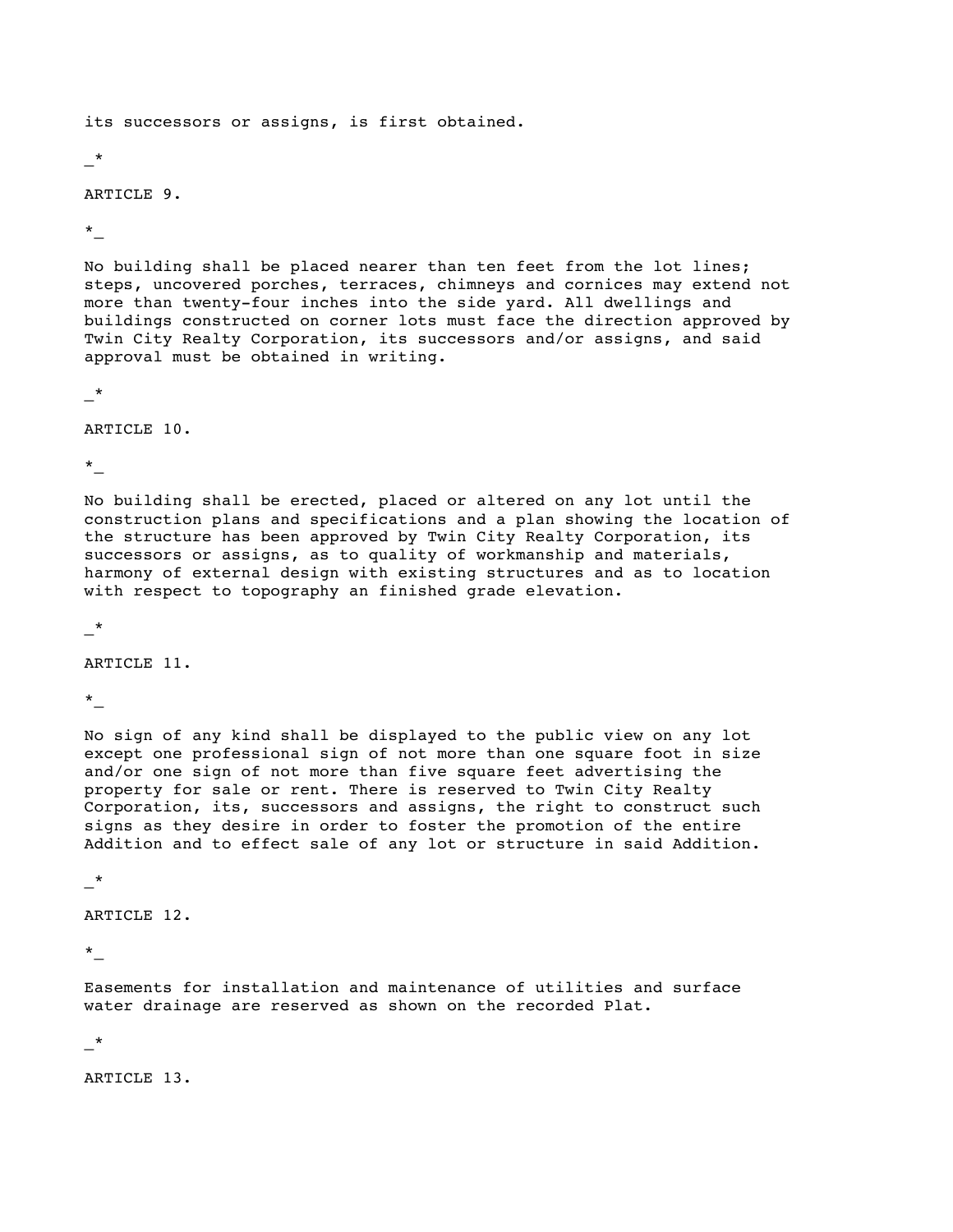\*\_

Landscaping of grading, seeding for grass or sodding must be completed within twelve months of date of start of construction. Each owner must plant, maintain and furnish not less than two living hardwood trees within each lot area. Said trees must not be less than two inches in diameter, measured twelve inches above ground level.

\_\*

ARTICLE 14.

\*\_

Property owners shall be required in connection with the erection of dwelling to install for each dwelling a post light of similar type, height and distance set back from the street fronting the dwelling as presently installed in the subdivision. The post light from sundown each night to dawn the following morning.

\_\*

ARTICLE 15.

\*\_

Lot driveways shall be constructed of hard surface paving materials for the full length and width thereof.

\_\*

ARTICLE 16.

\*\_

So long as a central water supply system is provided to the various lots in the Addition, no private wells for domestic water shall be drilled, dug or maintained. A suitable sewerage disposal system shall be provided for each residence in the Addition which shall in all respects as to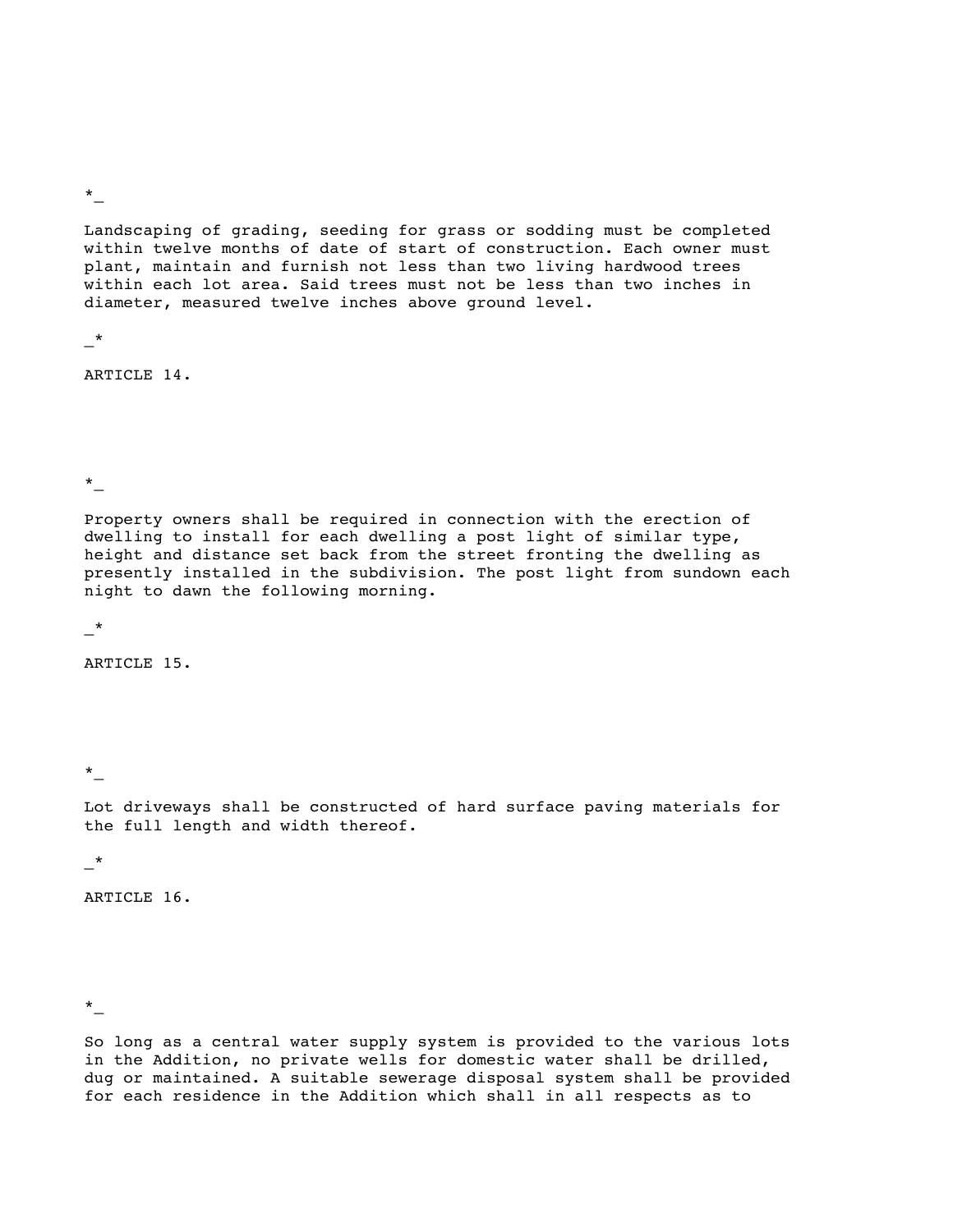size, location, quality and type of construction conform to all the regulations of applicable State or local health authorities. Approval of such system as installed shall be obtained from the applicable authority.

\_\*

ARTICLE 17.

\*\_

The builder or owner of each dwelling located in the said Addition shall supply each dwelling with a water meter yoke situate in a convenient location.

 $\star$ 

ARTICLE 18.

\*\_

These covenants are to run with the land and shall be binding on all parties and all persons claiming under them until January 1, 1990, after which time said covenants shall be automatically extended for successive periods of ten years unless an instrument signed by a majority of the owners of the lots in said Addition has been recorded, agreeing to change said covenants in whole or in part.

\_\*

ARTICLE 19.

\*\_

The restrictions, rights, reservations, limitations, agreements, covenants and conditions may be enforced by the owner or owners of any lot or lots in said subdivision, any one or more of whom, his or their legal representatives, successors or assigns, shall have the right to sue for and obtain an injunction prohibitive or mandatory, to prevent the breach of or to enforce any of the observance of the restrictions, rights, reservations, limitations, agreements, covenants and conditions above set forth in addition to the ordinary legal action for damages; that the failure of any owner or owners of any lot or lots, in said subdivision to enforce any of the said restrictions, rights,